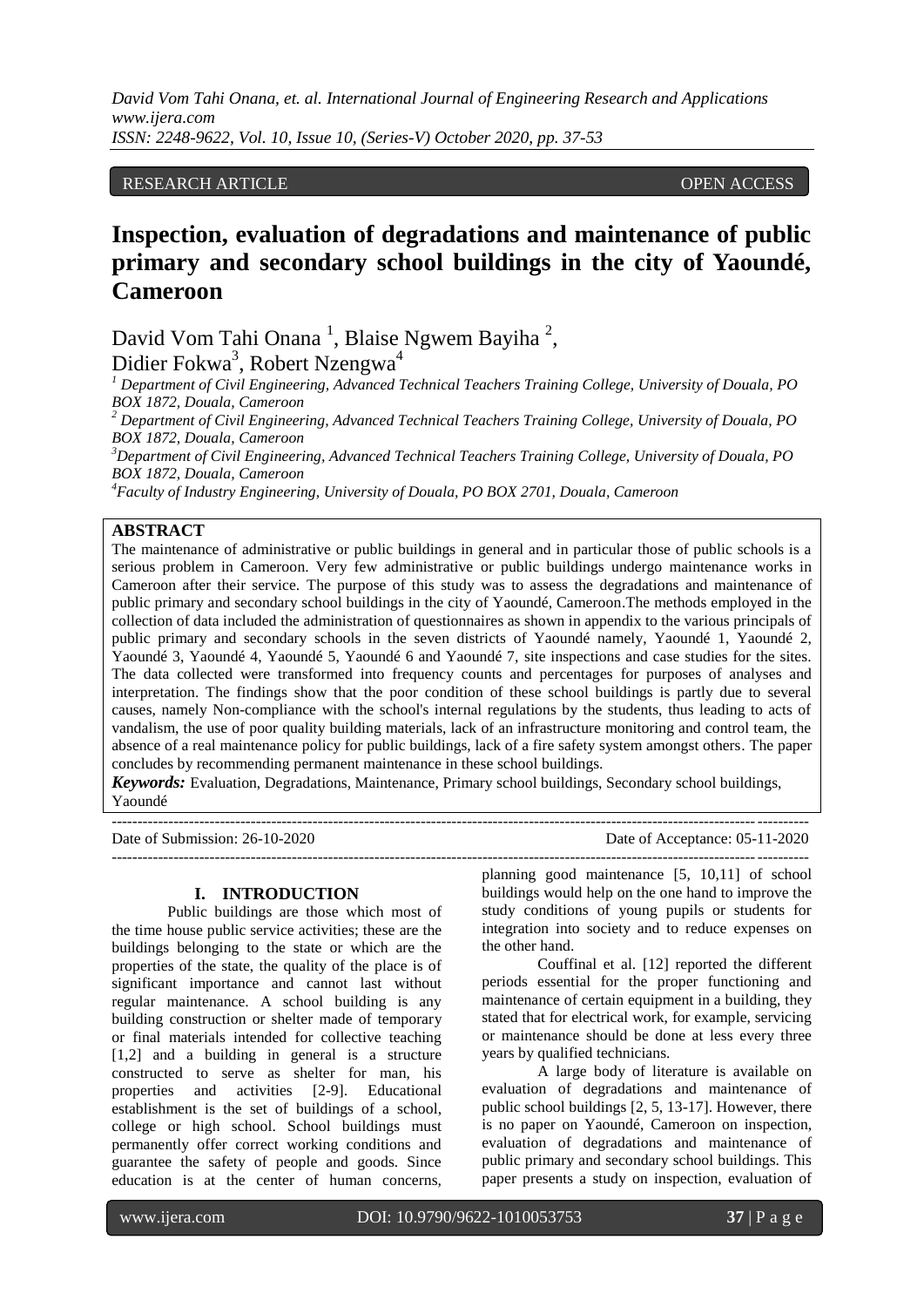degradations and maintenance of public primary and secondary school buildings in the city of Yaoundé, Cameroon. The remaining portion of the paper is organized as follows: Section 2 is dedicated to the description of the study area; Section 3 presents the methods used in this study; Section 4 presents the results and analyses them. The conclusions of the paper are given in Section 5; finally, Section 6 provides recommendations to the work.

## **II. DESCRIPTION OF THE STUDY AREA**

Yaoundé is the political capital of Cameroon and the capital of the Center Region and the Department of Mfoundi. Yaoundé is called city of the seven hills, cosmopolitan, it includes seven districts namely, Yaoundé 1, Yaoundé 2, Yaoundé 3, Yaoundé 4, Yaoundé 5, Yaoundé 6 and Yaoundé 7 and it is the seat of the republican institutions, it is also the place of convergence of the populations of all the other regions of the country and elsewhere. Located in the equatorial zone, it has a humid equatorial climate and alternating two dry seasons and two wet seasons [18]. Yaoundé is located at about 250 km from the Atlantic Ocean between latitudes 3° and 5° North and longitudes 11° and 12° East [18]. The hydrologic system is made up of the following rivers Mfoundi and Ntem in the North; Ntongou, Ekozoa, Abiergue and Mingoa in the West; Djongolo in the East; Olezoa, Ebogo, Ewoute, Ake and Odza in the South [18]. Its strategic position added to its demography has earned it the proliferation of university, secondary, primary and kindergarten institutions for the supervision and training of the future generation.

## **III. METHODOLOGY**

To achieve the goal assigned to this study, we administered questionnaires as shown in appendix to the various principals/ heads of public primary and secondary schools in the seven districts of Yaoundé namely, Yaoundé 1, Yaoundé 2, Yaoundé 3, Yaoundé 4, Yaoundé 5, Yaoundé 6 and Yaoundé 7, we also did site inspections and case studies for the sites.

This survey was conducted in Yaoundé during the period of March-September 2018. The data collected were transformed into frequencies (fd, fe) counts and percentages (%) for purposes of analyses and interpretation.

#### **III.1. Difficulties encountered in the field**

In the field, collecting information was not easy because it was marred by obstacles such as :

 The categorial refusal of certain school heads to receive us

 Partial provision of information in relation to the questionnaire

 The marked absence of certain service managers

 Distrust of visitors to certain heads of establishments for fear of being trapped by intelligence people

The total number of establishments by district in the city of Yaoundé that was the subject of our study is shown in Table 1 below.

| <b>Table 1.</b> Summary of the number of secondary and |
|--------------------------------------------------------|
| primary school establishments visited as part of our   |

|           | surveys        |                |       |
|-----------|----------------|----------------|-------|
| District  | Secondary      | Primary        | Total |
|           | schools        | schools        |       |
| Yaoundé 1 | 04             | 06             | 10    |
| Yaoundé 2 | 03             | 08             | 11    |
| Yaoundé 3 | 0 <sub>5</sub> | 06             | 11    |
| Yaoundé 4 | 04             | 08             | 12    |
| Yaoundé 5 | 04             | 07             | 11    |
| Yaoundé 6 | 04             | 0 <sub>5</sub> | 09    |
| Yaoundé 7 | 02             | 05             | 07    |
| Total     | 26             | 44             | 70    |

# **IV. ANALYSIS OF DATA AND DISCUSSION OF RESULTS**

Figure 1 and Figure 2 respectively show the types of windows and doors that can be found on the buildings of secondary and primary school establishments in the city of Yaoundé visited. We observe that most of the windows and doors are made of metal with a percentage of 61% respectively, this is the case for some classrooms, 7% of the windows and 11% of the doors are made of wood this is the case of some offices, 25% of windows and 28% of doors are made of mixed materials and 7% of windows are made of concrete.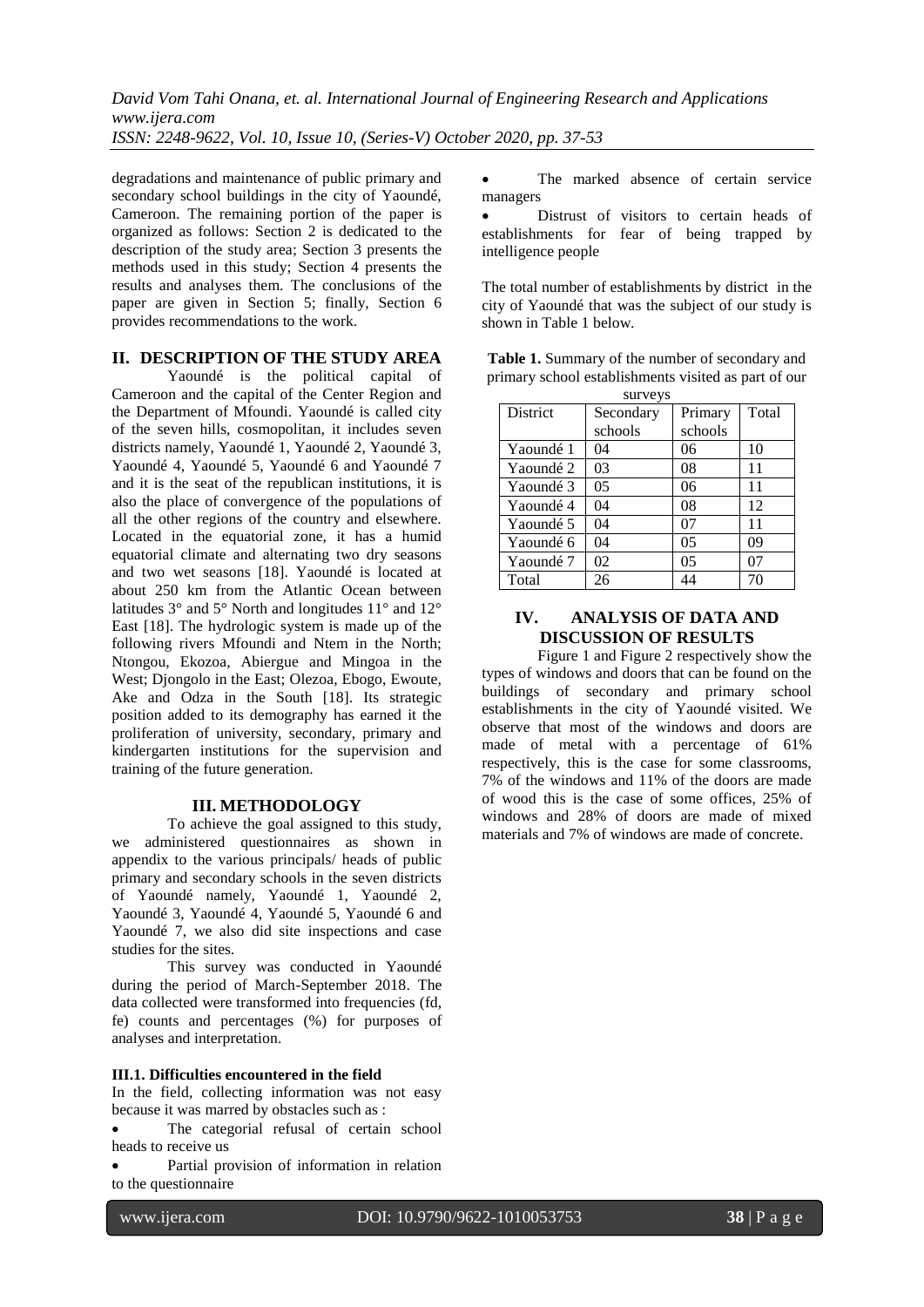

**Figure 1.** Types of windows





Figure 3 shows the types of roofing found on the buildings of secondary and primary school establishments in the city of Yaoundé visited. We observe that 49% of the roofs are respectively in sheet pan and corrugated sheet and 2% of the buildings are in flat roof.



**Figure 3.** Types of roofing

Figure 4 reports the types of framework that can be found on the buildings of secondary and primary school establishments in the city of Yaoundé visited. It appears that most of the frames, namely 93% are traditionally made, 6% are made of metallic materials and 1% of mixed materials.



**Figure 4.** Types of framework

Figure 5 reports the frequencies of degradations (fd) and maintenance (fe) of the roofs and trusses/frames of the buildings of secondary and primary school establishments in the city of Yaoundé visited. We can see that the degradation of the frame has a frequency of 55.56 of center 7.5. This is the consequence of the deterioration of the covers in the same center. It also shows that maintenance only takes place when the building is seriously degraded and working and study conditions are impossible.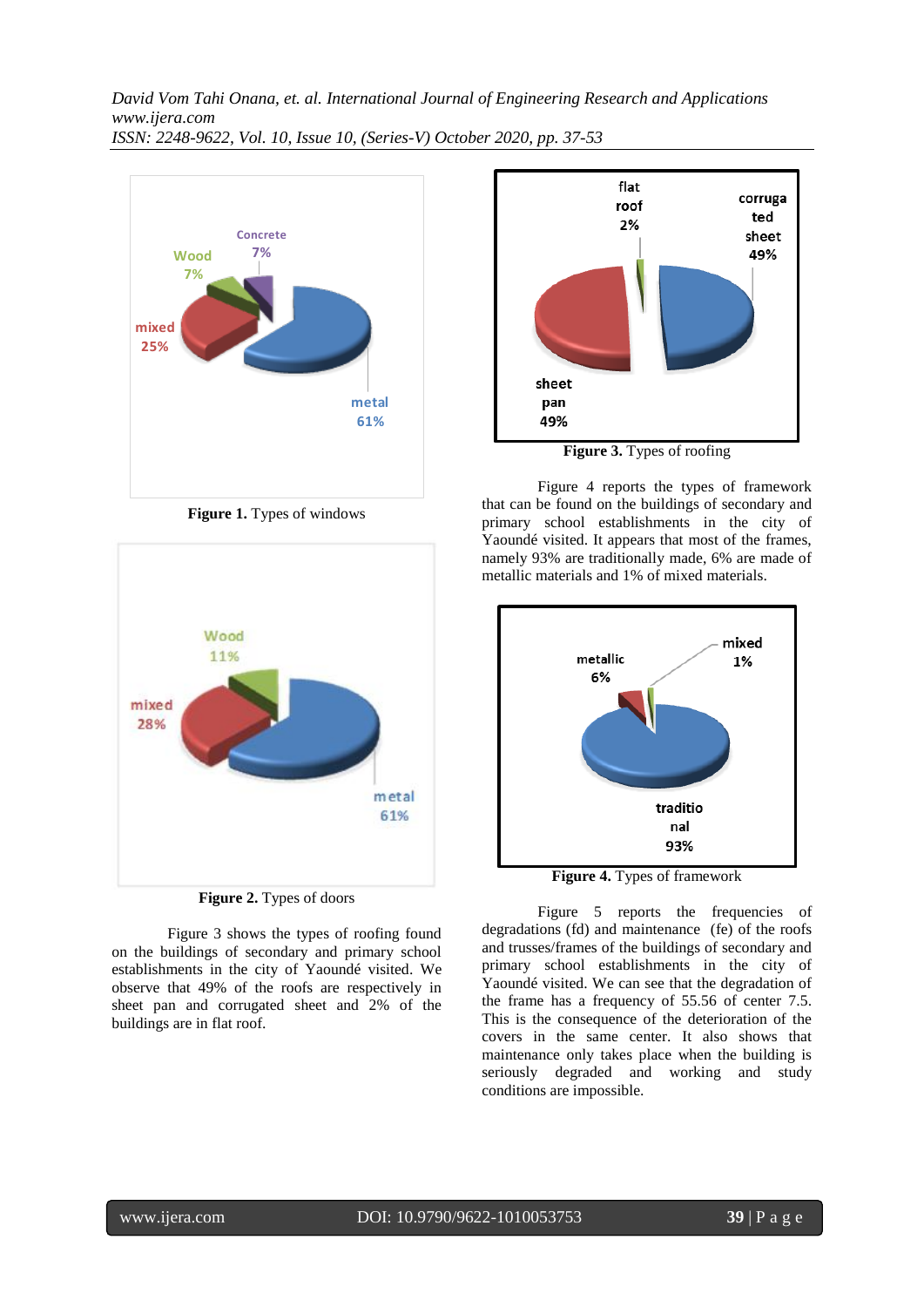

**Figure 5.** Frequencies of degradation (fd) and maintenance (fe) of the roofs and trusses/frames

Figure 6 shows that in center 15 the degradation frequency (fd) is 31.31 and the maximum maintenance frequency (fe) is 9.09 in center 7.5; this shows the poor condition of the paint on the interior walls of most of the classrooms.



**Figure 6.** Frequencies of degradations and maintenance of the interior walls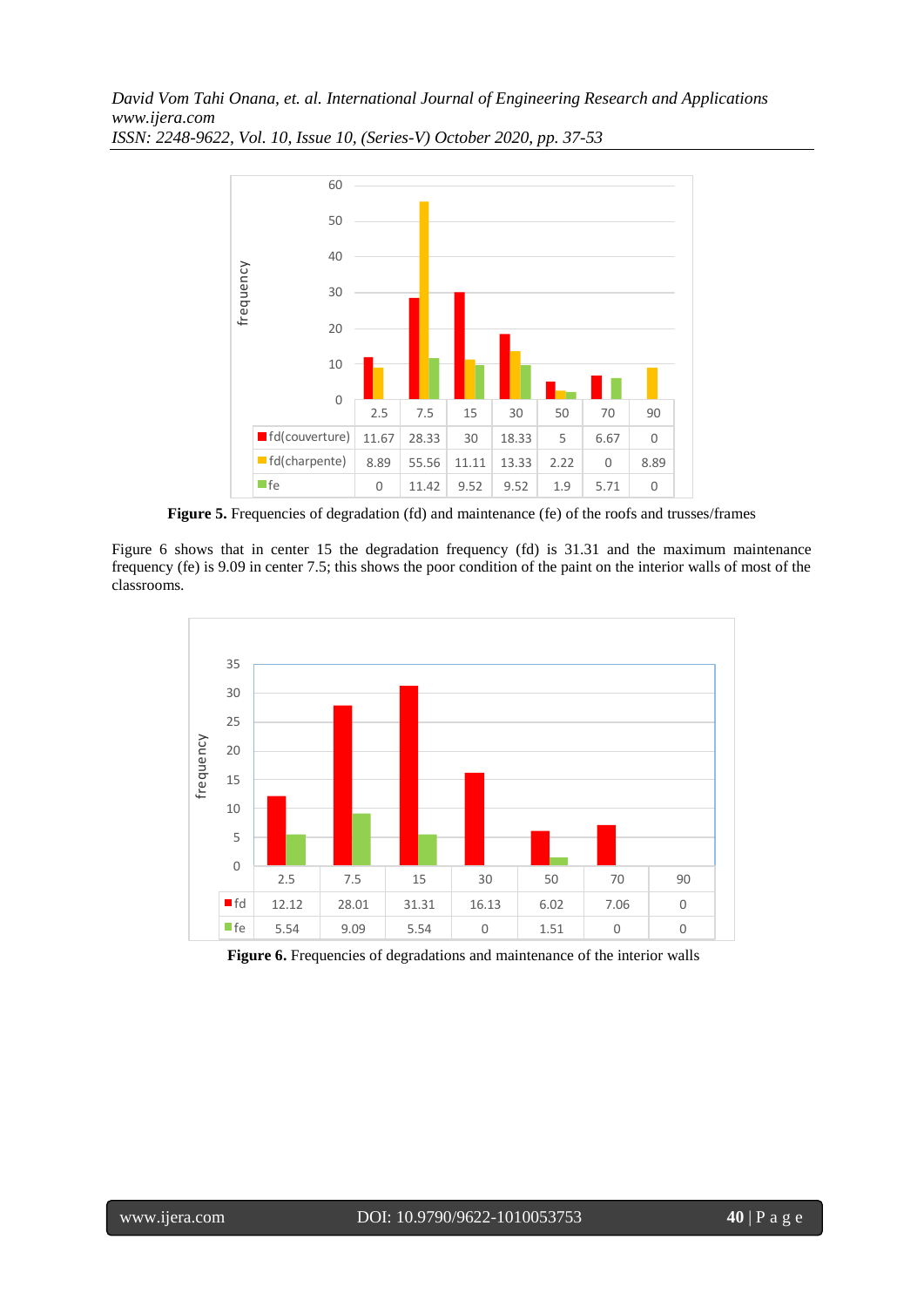

*ISSN: 2248-9622, Vol. 10, Issue 10, (Series-V) October 2020, pp. 37-53*

Figure 7. Frequencies of degradations and maintenance of the exterior walls

Compared to the interior, the exterior walls are more degraded, judging by the very high frequency of degradation (fd) (33.33) (Figure 7) for very low maintenance (fe) (5.79) (Figure 7).

Figure 8 shows that the cracks in the walls have a frequency of 28.81 in the center 7.5 with a consequent maintenance frequency of 1.69. Overall, the degradation is decreasing and the maintenance measures do not always follow.



**Figure 8.** Frequencies of degradations and maintenance of the cracks in the walls

Figure 9 shows that for all of the buildings surveyed, 64% have downspouts compared to 36%; good reason to explain the recurring problems of deterioration in exterior walls and ceilings.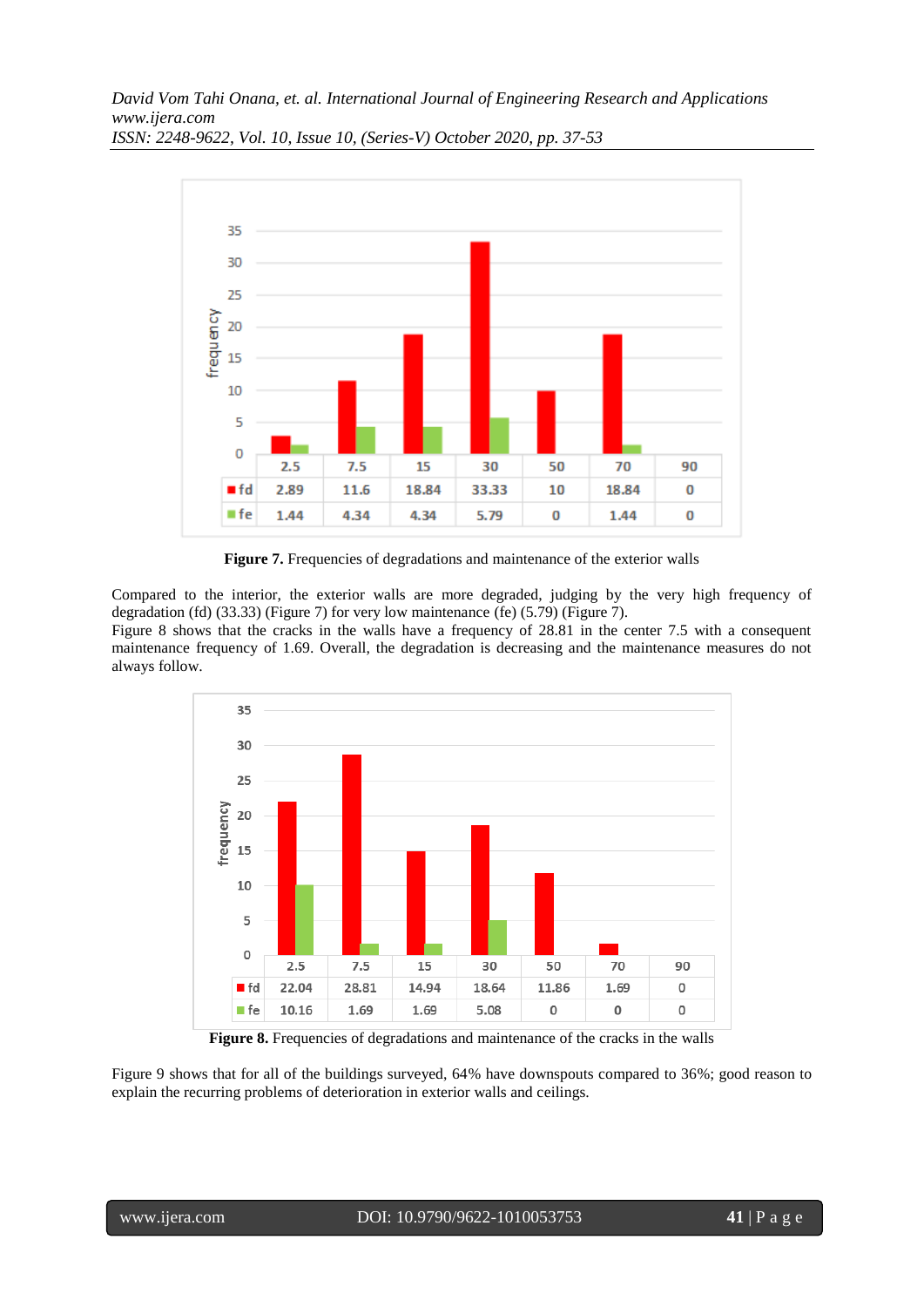

**Figure 9.** Downspouts

Figure 10 shows that the degradations of the toilets reaches 29.85 in frequency and that of the plumbing reaches 38.89 in the 4th class with respective maximum maintenance frequencies of 17.92 in the 6th class and 11.47 in the 4th class. This is explained by the fact of the perpetual and almost permanent state of dirtiness of the toilets affecting the plumbing thus leading to the regular abandonment of the students' toilets in most of the establishments visited.



**Figure 10.** Frequencies of degradations and maintenance of the toilets, plumbing

Figure 11 shows the degradations (fd) and maintenance (fe) frequencies on the electrical elements of the buildings of secondary and primary school establishments in the city of Yaoundé visited. From this figure 12, we can see that in amplitude 30 the degradation is 32.85; with that of maintenance at 11.42 in the same amplitude.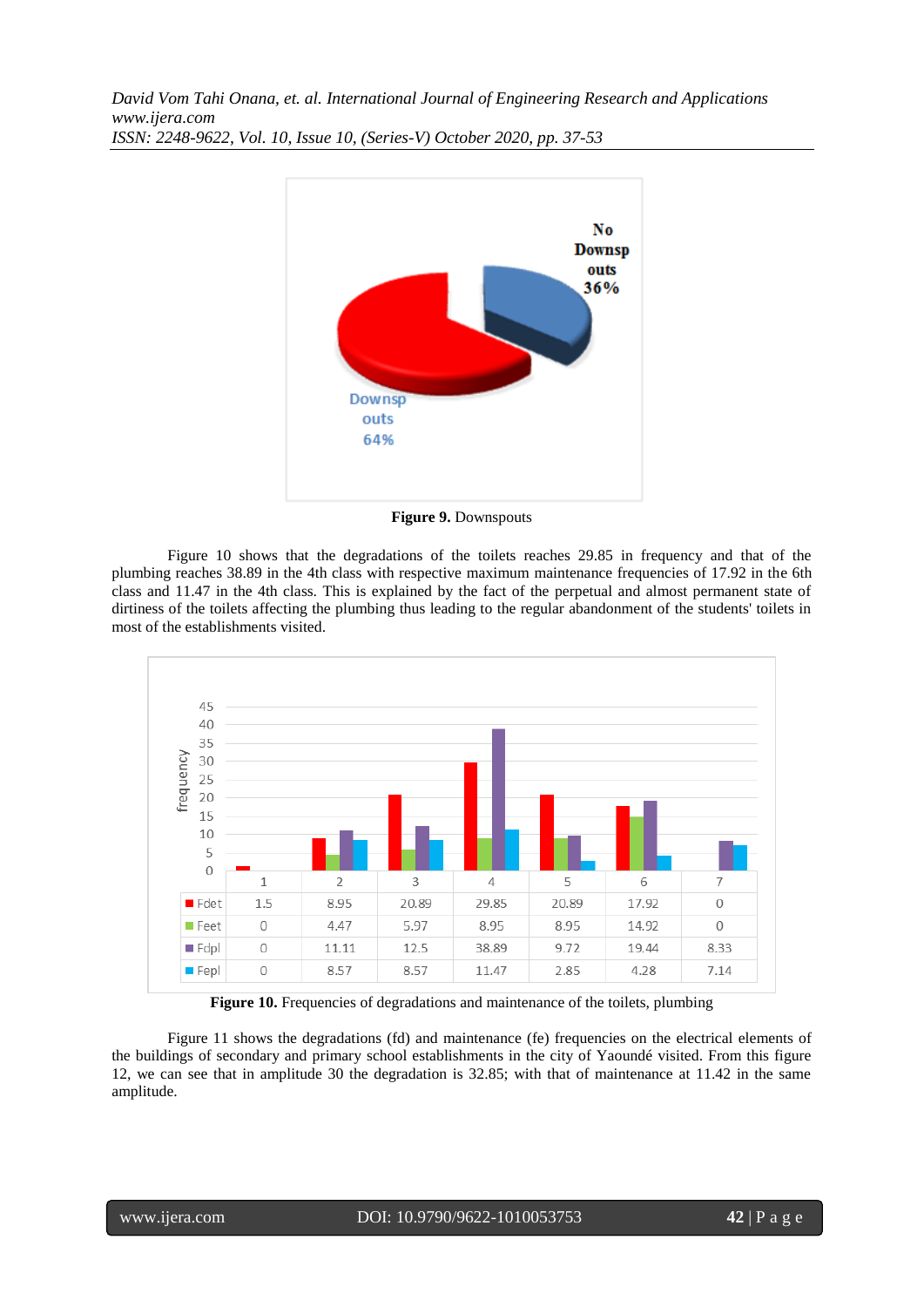

*ISSN: 2248-9622, Vol. 10, Issue 10, (Series-V) October 2020, pp. 37-53*

Figure 11. Frequencies of degradations and maintenance on the electrical elements

Figure 12 shows that for most establishments, the degradation has an average frequency of 19.37 for the doors, and maintenance occurs very often after observation; this seems to be explained by the regular replacement of the locks and hinges when the latter fail, in order to better contain the educables.



Figure 12. Frequencies of degradations and maintenance of the doors

Figure 13 reports the frequency of degradation (fd) and maintenance (fe) of the fences of the buildings of the secondary and primary school establishments in the city of Yaoundé visited. From this figure 13, we can seen that in the amplitude 30 the degradation is 33.33; and that in most establishments the fences are in a state of disrepair without any maintenance measures being considered.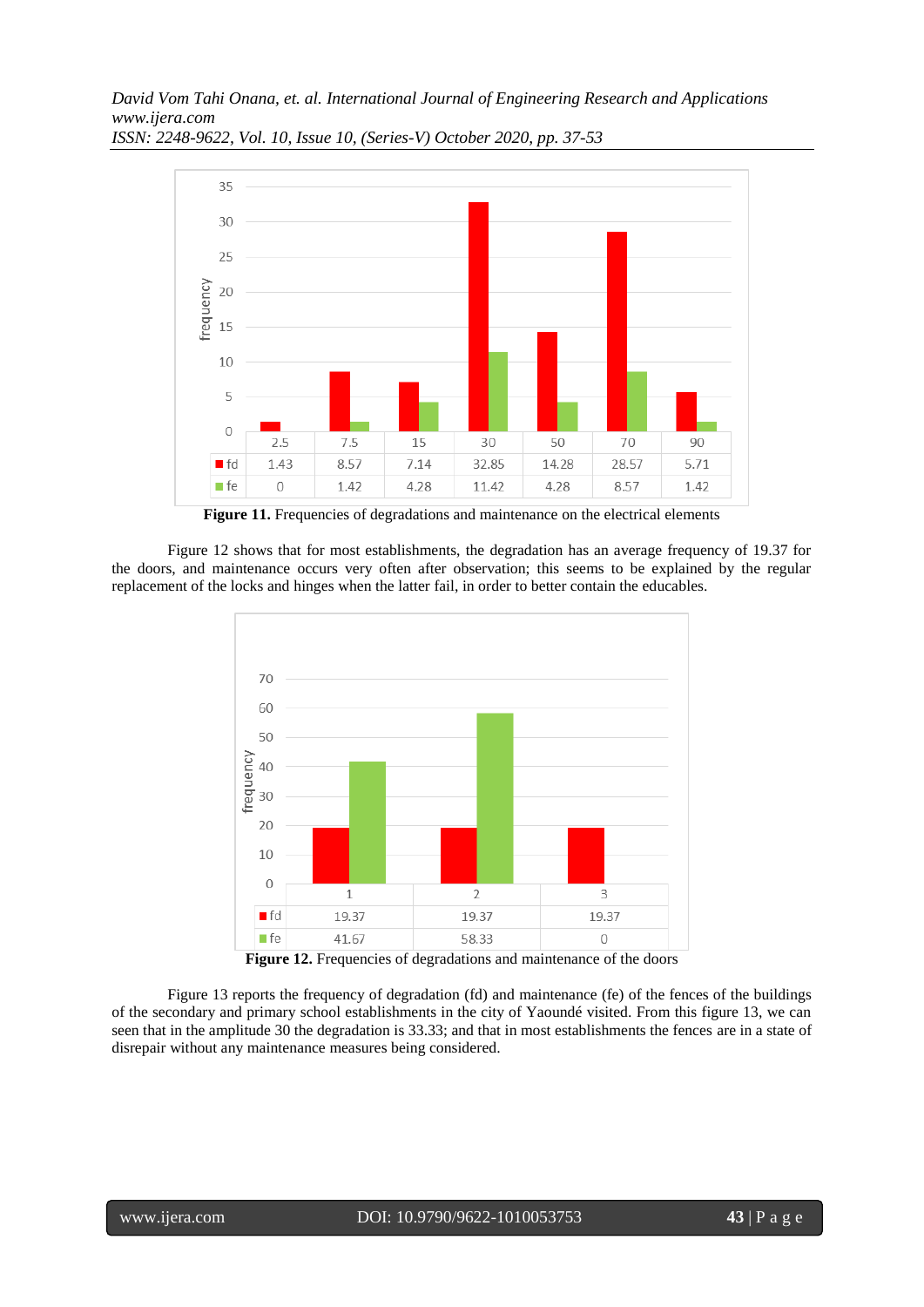

*ISSN: 2248-9622, Vol. 10, Issue 10, (Series-V) October 2020, pp. 37-53*

Figure 13. Frequencies of degradations (fd) and maintenance (fe) of the fences

The state of degradation illustrated in Figure 14 attests that in most schools in the capital city, the VRDs (Road and various networks) are not part of the habits of those in charge and even if they exist, maintenance does not always follow.



**Figure 14.** Frequencies of degradations and maintenance of the VRDs (Road and various networks)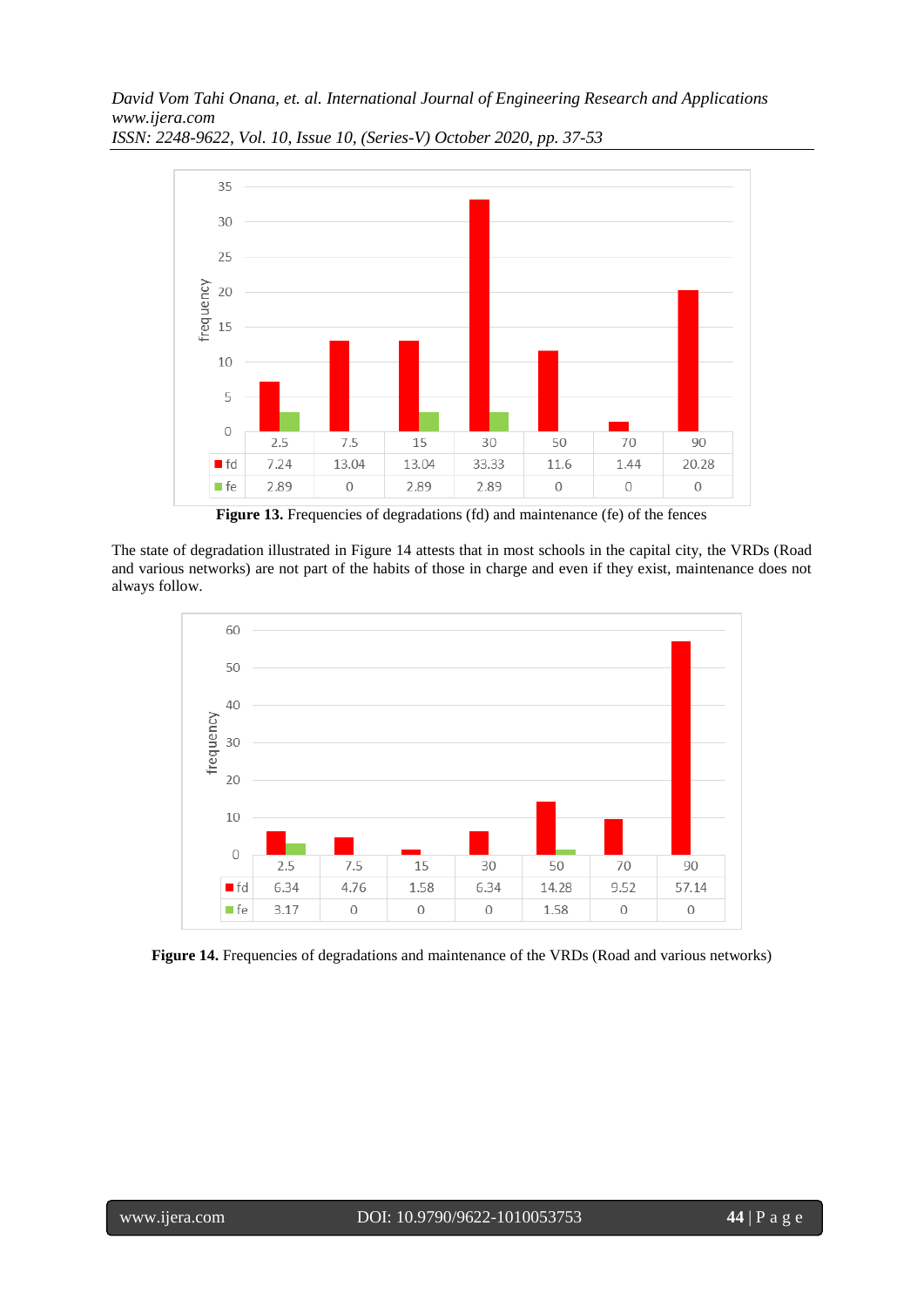

*ISSN: 2248-9622, Vol. 10, Issue 10, (Series-V) October 2020, pp. 37-53*

Figure 15. Frequencies of degradations and maintenance of the interior ceilings

Figure 15 shows that the degradations of the ceilings culminate at 34 in terms of frequencies for the interior and to 40.9 (Figure 16) for the exterior of respective amplitudes 15 and 30; with almost non-existent maintenance; proof the torn off, spotted ceilings do not seem to attract anyone's attention. This probably proves that the exterior appearance of a building does not always tell us about its interior condition.



Figure 16. Frequencies of degradations and maintenance of the exterior ceilings

The degradation of the floors of school buildings (mostly coated with slip) is at 43.47 frequency (Figure 17) in amplitude 30 with almost no maintenance overall, it seems that during construction work technicians have not respected the dosages of materials because even young buildings also know this phenomenon and the overcrowding of students is also for something.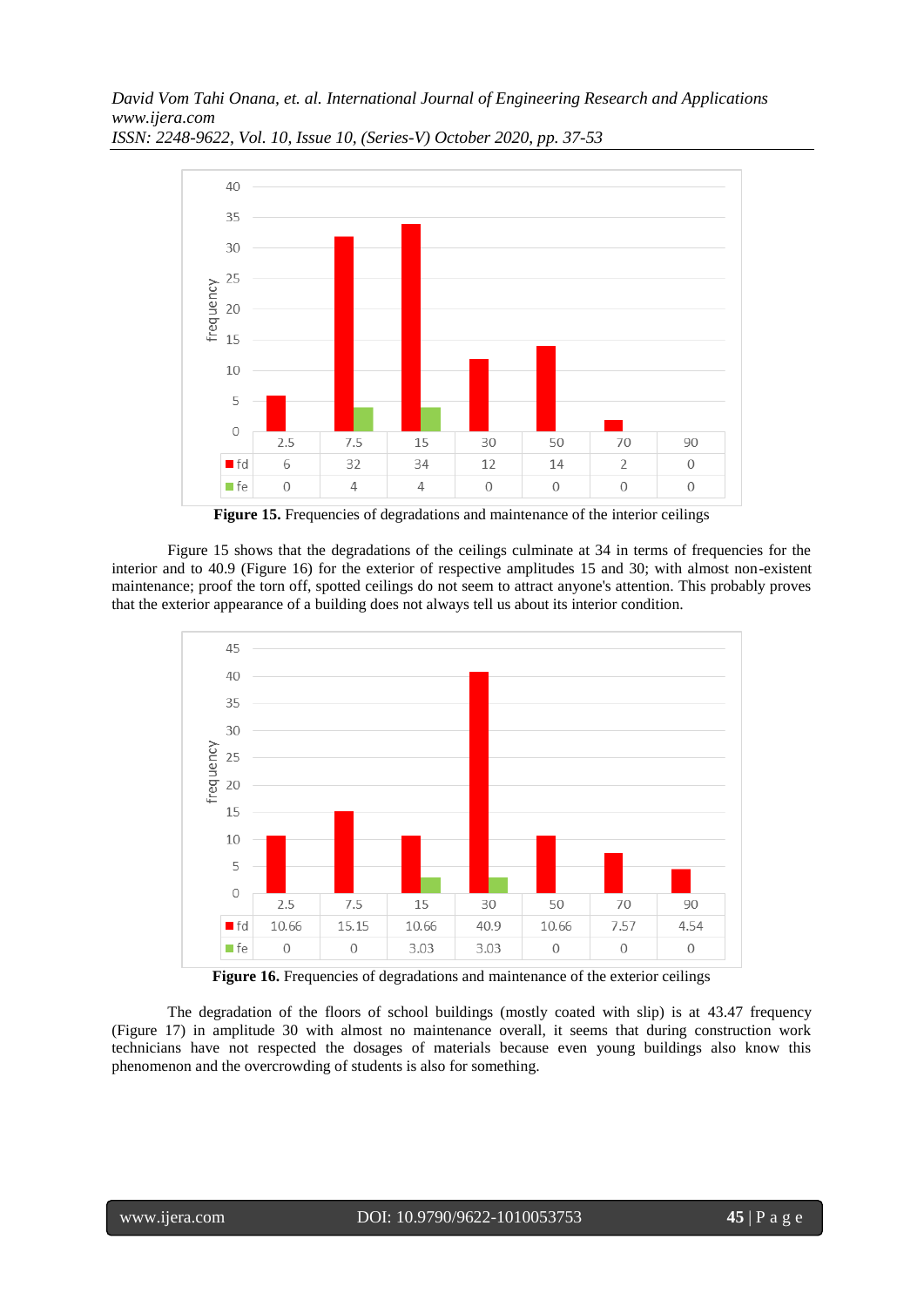

*ISSN: 2248-9622, Vol. 10, Issue 10, (Series-V) October 2020, pp. 37-53*

Figure 17. Frequencies of degradations and maintenance of the floors

Figure 18 shows that the structural degradation frequency is very strong (34.86) of amplitude 30 with that of the maintenance at 7.57 in the same amplitude; Hence the old overall appearance of the buildings which were the subject of our investigations because of lack of maintenance. The observer will have the impression that these buildings were constructed during the colonial era.



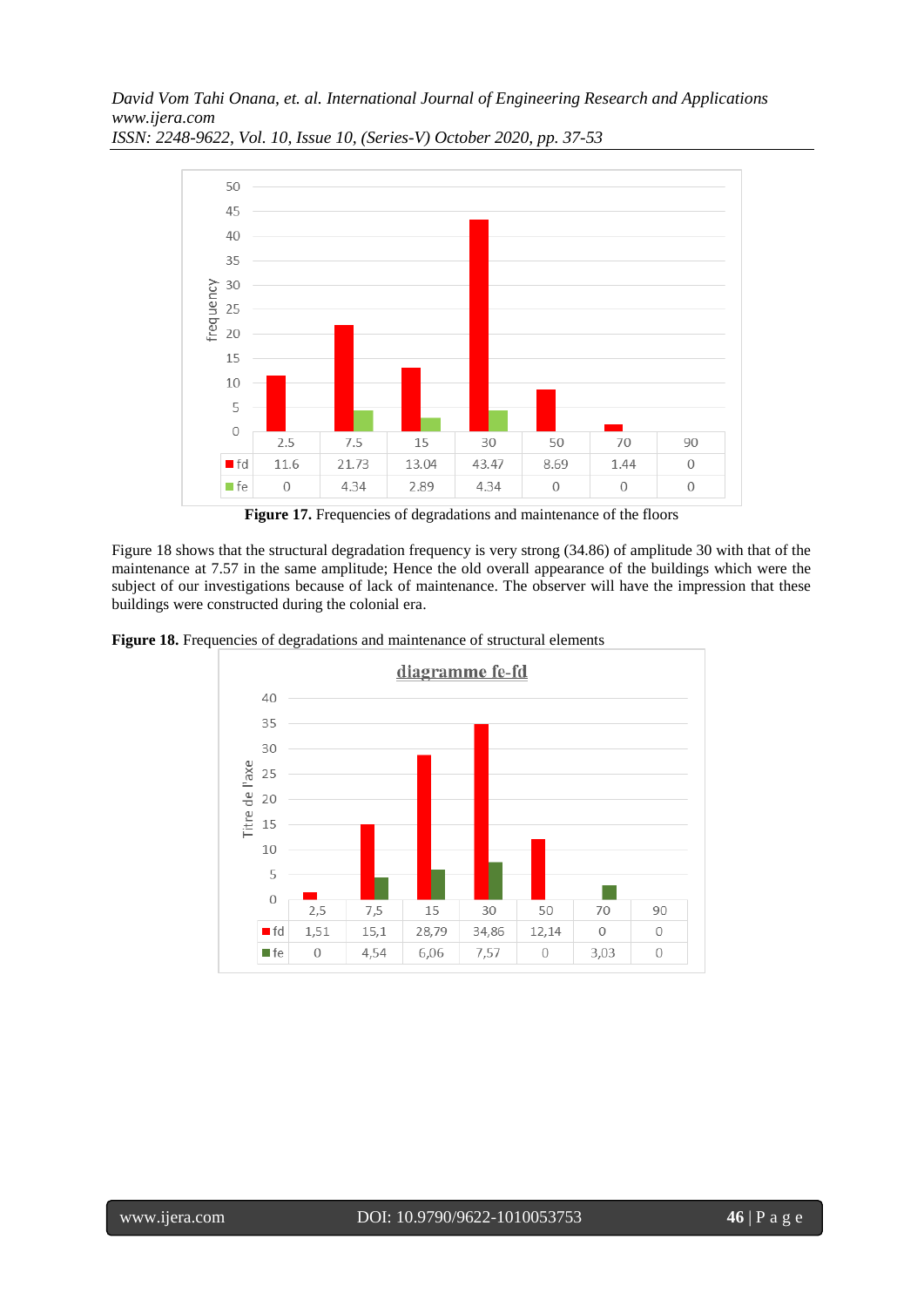Table 2 shows some degradations and suspected causes in certain primary and secondary school buildings in the city of Yaoundé visited.

| <b>Titre</b>                           | <b>Table 2.</b> Some damage encountered on certain bundings during our surveys<br><b>Illustrations</b> | <b>Observati</b>                                                                 | Causes&                                                                                                     |
|----------------------------------------|--------------------------------------------------------------------------------------------------------|----------------------------------------------------------------------------------|-------------------------------------------------------------------------------------------------------------|
|                                        |                                                                                                        | ons                                                                              | <b>Sources</b>                                                                                              |
| Ceili<br>$\bullet$<br>$\rm ng$         |                                                                                                        | Torn off<br>ceiling                                                              | The state<br>of this<br>ceiling is<br>the result<br>of repeated<br>infiltration<br>of<br>rainwater          |
| Roof<br>and frame                      |                                                                                                        | Roof torn<br>off                                                                 | The wind<br>action and<br>the<br>lightness of<br>the<br>structure<br>were right<br>with this<br>cover       |
| Conc<br>rete window<br>and electricity |                                                                                                        | $\rm Box$<br>showing<br>the<br>malfunctio<br>n of the<br>electrical<br>appliance | Empty case<br>shows<br>failure of<br>maintenanc<br>e-free<br>electrical<br>installation<br>and<br>vandalism |

**Table 2.** Some damage encountered on certain buildings during our surveys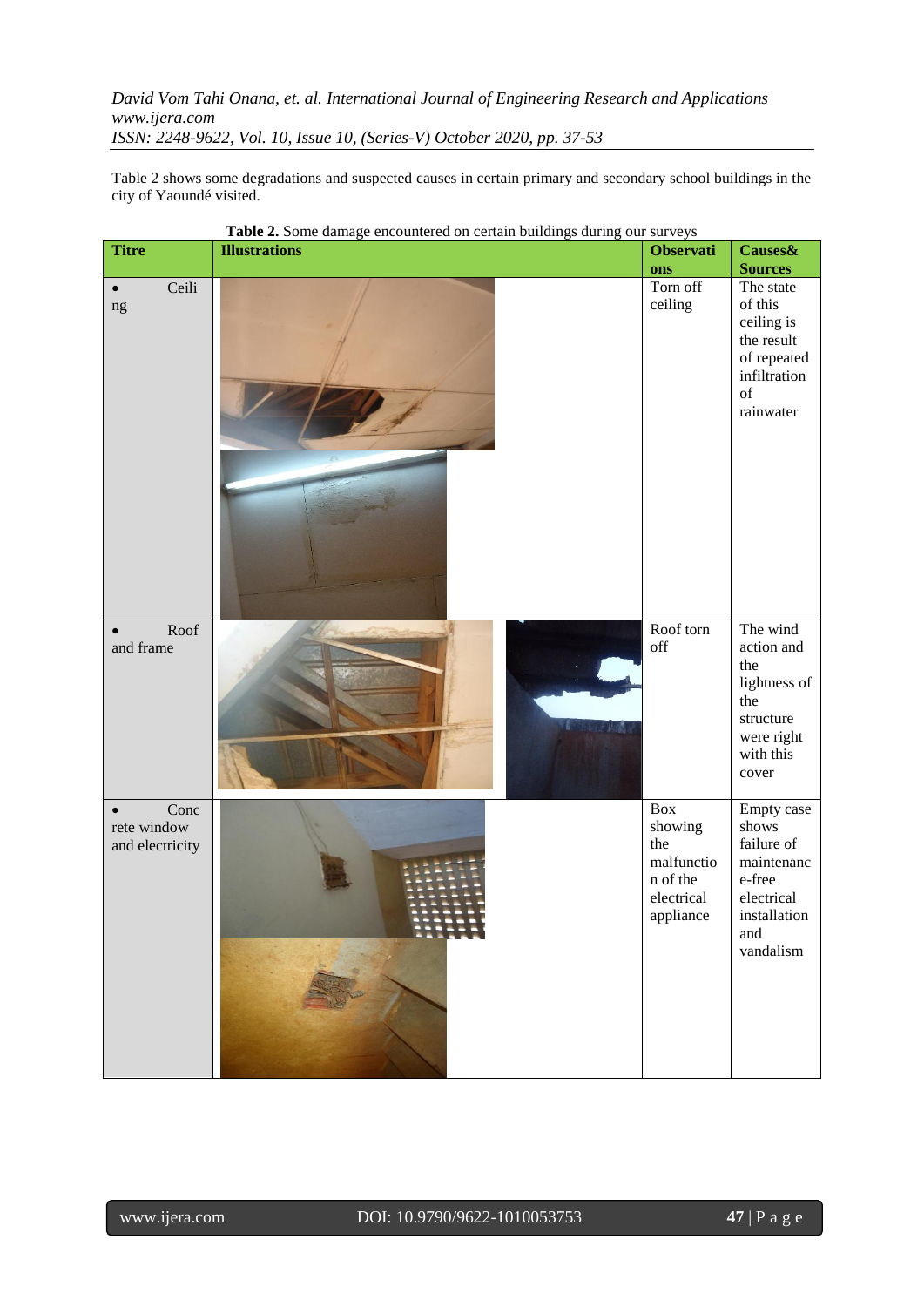| <b>Woo</b><br>den window |            | Ceiling,<br>window      | Flat iso<br>door and      |
|--------------------------|------------|-------------------------|---------------------------|
| and exterior             |            | and                     | degraded                  |
| ceiling                  |            | exterior                | ceiling,                  |
|                          |            | wall                    | this                      |
|                          |            | appearance<br>in poor   | degradatio<br>n is due to |
|                          |            | condition               | the current               |
|                          |            | It should               | of humid                  |
|                          |            | be noted                | air, and the              |
|                          | <b>MIN</b> | that the<br>degradation | lack of<br>maintenanc     |
|                          |            | n of this               | $\rm e$                   |
|                          |            | wall is also            |                           |
|                          |            | caused by               |                           |
|                          |            | sporadic                |                           |
|                          |            | posters                 |                           |
|                          |            |                         |                           |
|                          |            |                         |                           |
|                          |            |                         |                           |
| Toile                    |            | Pitiful state           | The lack of               |
| t state                  |            | of the<br>toilets       | cleanliness<br>of the     |
|                          |            |                         | toilets                   |
|                          |            |                         | leads to                  |
|                          |            |                         | this state of             |
|                          |            |                         | abandonme<br>nt, due to   |
|                          |            |                         | the lack of               |
|                          |            |                         | water                     |
|                          |            |                         |                           |
|                          |            |                         |                           |
|                          |            |                         |                           |
|                          |            |                         |                           |
|                          |            |                         |                           |
|                          |            |                         |                           |
|                          |            |                         |                           |
|                          |            |                         |                           |
| Toile                    |            | Toilet                  | Malfunctio                |
| t state with             |            | without                 | n due to                  |
| degraded door            |            | door                    | the absence<br>of the     |
|                          |            |                         | door;                     |
|                          |            |                         | vandalism                 |
|                          |            |                         | or ultimate               |
|                          |            |                         | service                   |
|                          |            |                         |                           |
|                          |            |                         |                           |
|                          |            |                         |                           |

www.ijera.com DOI: 10.9790/9622-1010053753 **48** | P a g e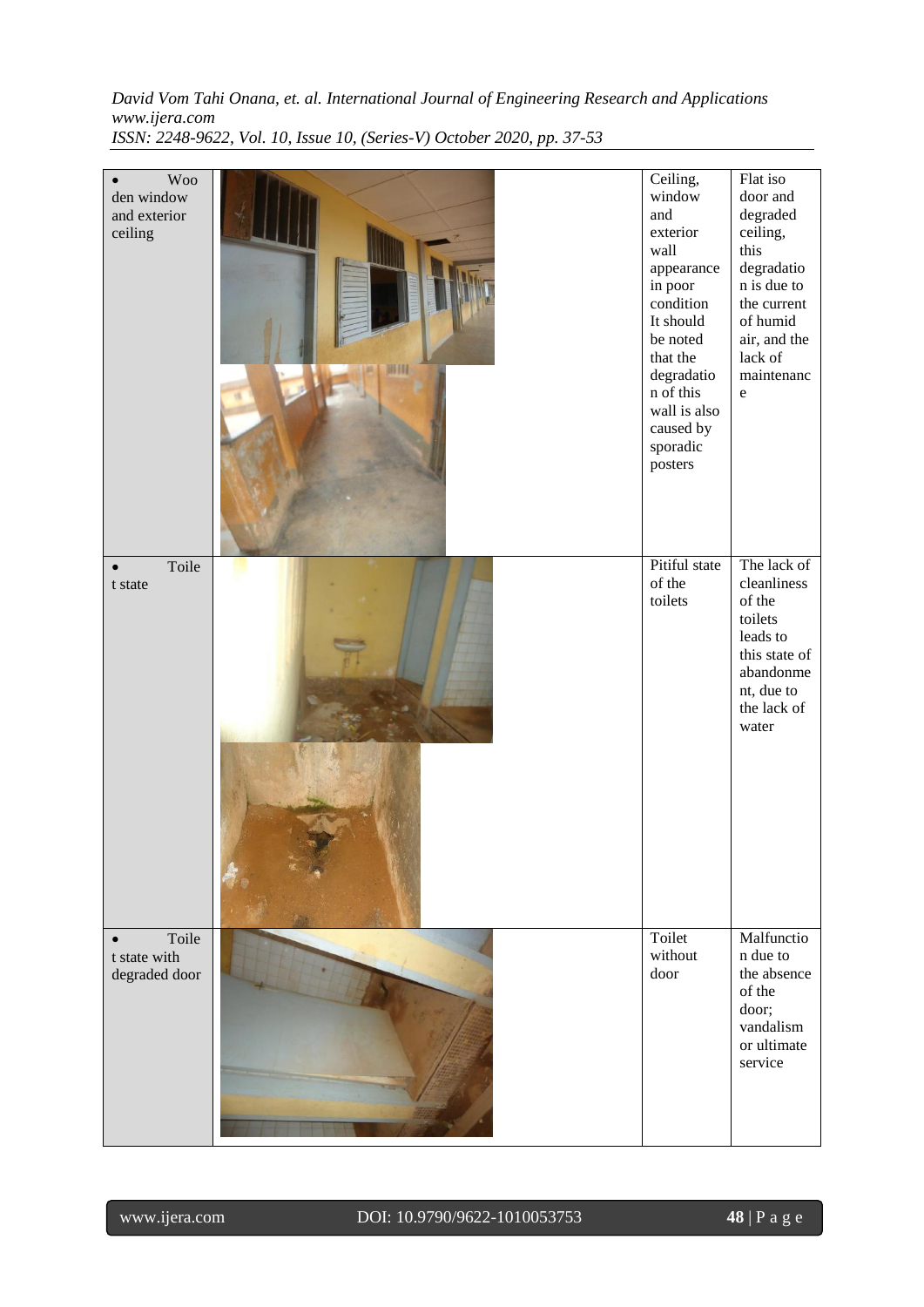| Abse<br>nt of door                                           |                              | Toilet out<br>of order                                                                                       | Toilet out<br>of order<br>due to lack<br>of door                                                                                                   |
|--------------------------------------------------------------|------------------------------|--------------------------------------------------------------------------------------------------------------|----------------------------------------------------------------------------------------------------------------------------------------------------|
| Soil<br>conditions                                           |                              | Soil<br>degradatio<br>$\mathbf n$                                                                            | Failure to<br>comply<br>with<br>constructio<br>n standards<br>and<br>disregard<br>of the<br>operating<br>load<br>caused this<br>soil to<br>degrade |
| <b>VRD</b><br>$\bullet$<br>(Road and<br>various<br>networks) |                              | Road and<br>various<br>networks<br>well<br>maintained<br>Road and<br>various<br>networks<br>non-<br>existent | The<br>contrast<br>between<br>the Road<br>and various<br>networks<br>of schools<br>in the city<br>of<br>Yaoundé is<br>very<br>significant          |
| Fenci<br>ng                                                  |                              | Fence in<br>good<br>condition                                                                                | The<br>condition<br>of this<br>fence<br>shows its<br>good<br>constructio<br>n and the<br>regularity<br>of its                                      |
| www.ijera.com                                                | DOI: 10.9790/9622-1010053753 |                                                                                                              | 49   P a g e                                                                                                                                       |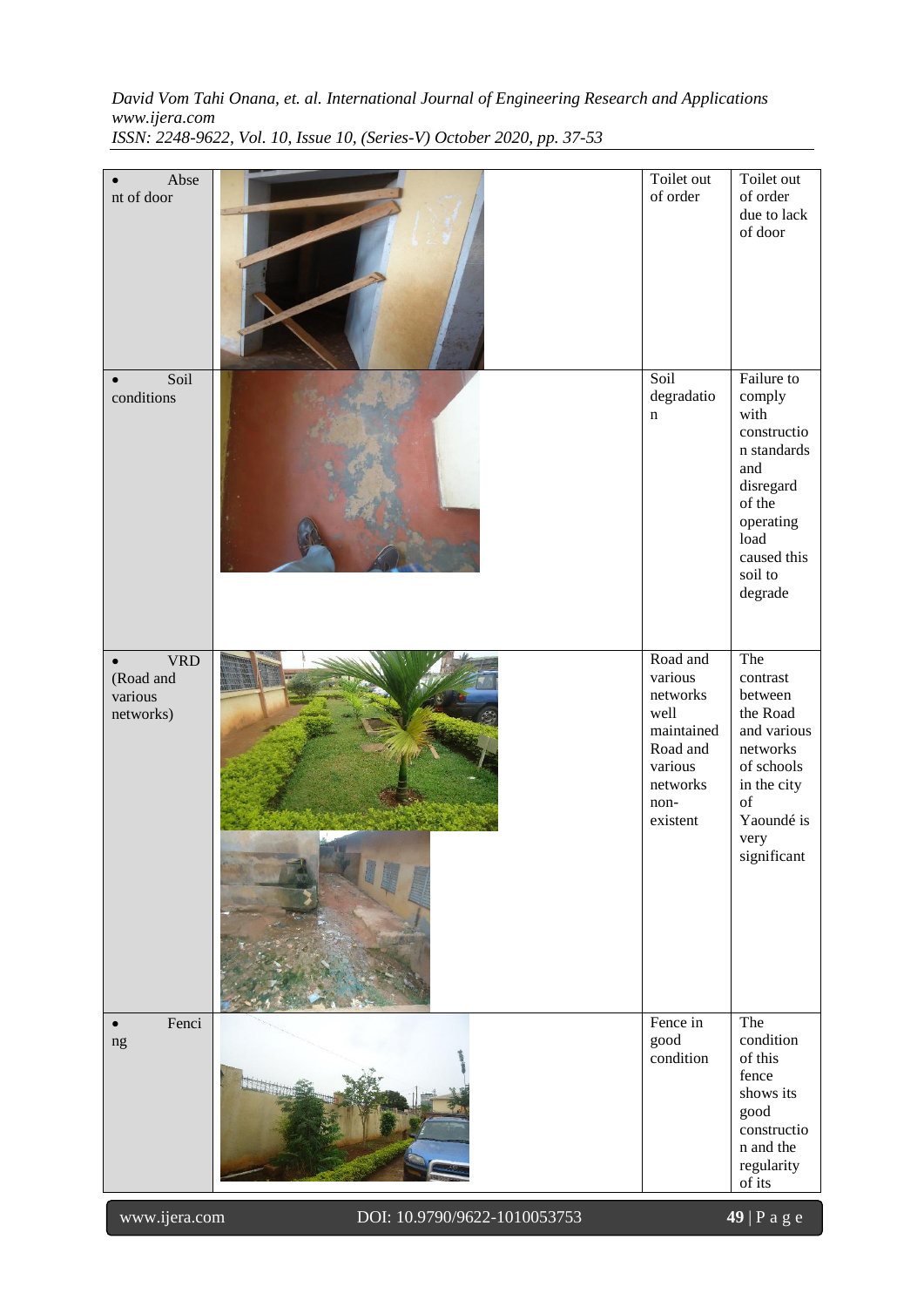|                       |                           | maintenanc<br>${\rm e}$                                                                    |
|-----------------------|---------------------------|--------------------------------------------------------------------------------------------|
| Majo<br>$\bf r$ works | Ideal shell<br>appearance | This<br>establishm<br>ent is the<br>only one<br>which<br>displays a<br>proud<br>appearance |

# **V. CONCLUSIONS**

This work focused on the assessment of damage and the maintenance of public buildings for primary and secondary schools in the city of Yaoundé, Cameroon. At the end of the surveys carried out in primary and secondary schools in the city of Yaoundé, we recorded different frequencies of degradations and maintenance.

After a methodical treatment of the collected data it becomes clear that in most of the educational establishments the buildings are seriously dilapidated and the public authorities remain deaf faced with this situation.

The poor condition of these school buildings is partly due to several causes, namely:

• Non-compliance with the school's internal regulations by the students, thus leading to acts of vandalism

• The use of poor quality building materials

• Lack of an infrastructure monitoring and control team

• The absence of a real maintenance policy for public buildings

• Lack of a fire safety system

• Lack of good monitoring in the construction of buildings

• Engineers' non-compliance with construction standards

• Failure to comply with specifications in the award of construction contracts

- Climatology
- The lack of a good study of the subsoil
- Hydrography
- The doubtful qualification of the technicians
- The plethora of students in the classrooms
- Poor soil study

#### **VI. RECOMMENDATIONS**

To reduce the degradation process and improve the level of maintenance of public school buildings in the city of Yaoundé, Cameroon, it is necessary to: Establish a service of maintenance or permanent maintenance in these school buildings

 $\checkmark$  Use good quality materials and perform the work according to building rules and standards

#### **ACKNOWLEDGEMENTS**

The authors are very thankful to Dr. Gautier Bikoko of the Department of Civil Engineering Science, University of Johannesburg, South Africa, for his insight on this article. The authors acknowledge also the various managers of public primary and secondary schools in the seven districts of Yaoundé namely, Yaoundé 1, Yaoundé 2, Yaoundé 3, Yaoundé 4, Yaoundé 5, Yaoundé 6 and Yaoundé 7 for taking part in the study.

### **REFERENCES**

- [1]. Theunyck, S. Stratégies de construction scolaire pour l'éducation primaire universelle en Afrique, Edition Banque mondiale, 2011, 309P
- [2]. Vom Tahi Onana, D., Ngwem Bayiha, B,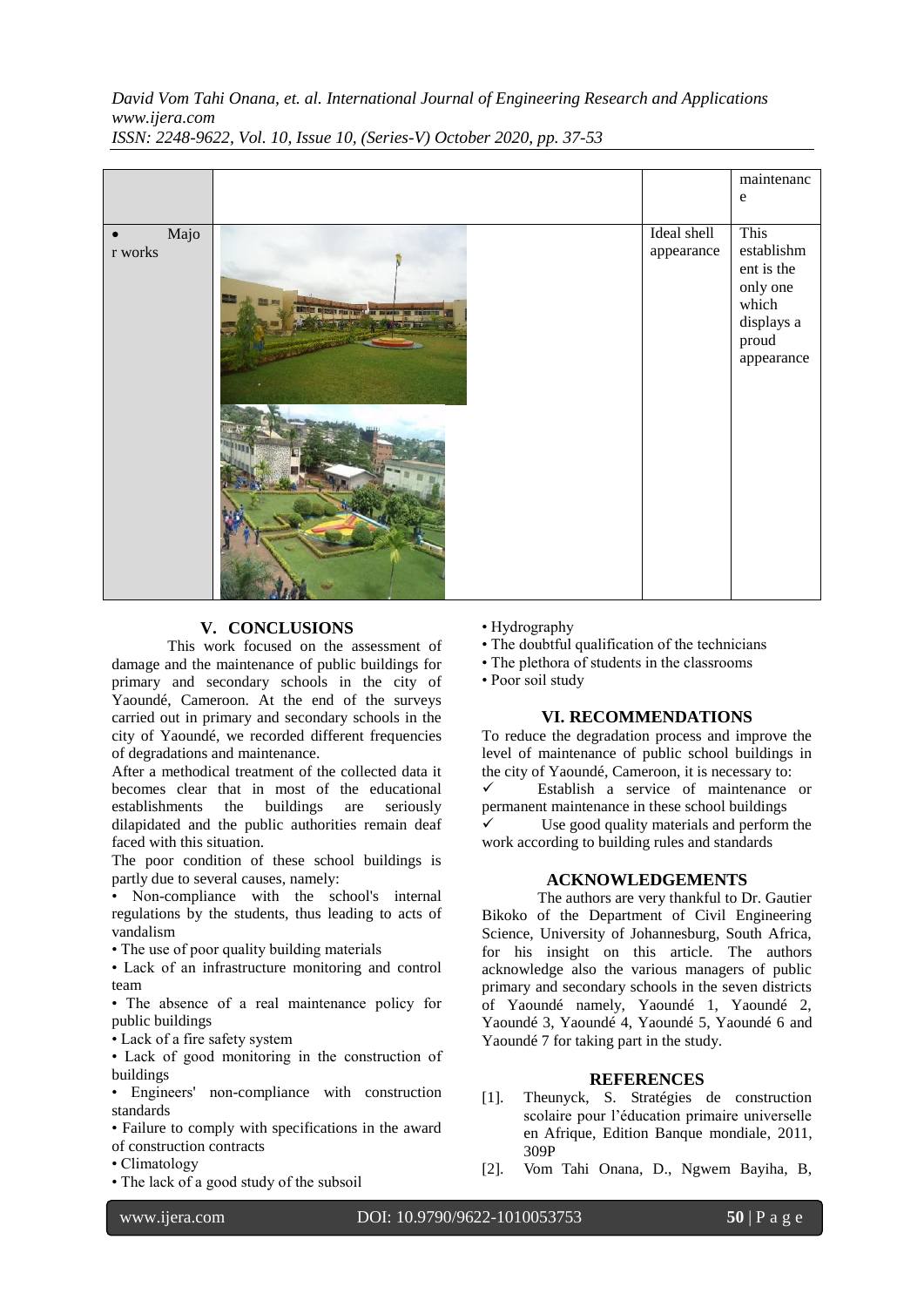*ISSN: 2248-9622, Vol. 10, Issue 10, (Series-V) October 2020, pp. 37-53*

Fokwa, D., & Nzengwa. R. (2020a). Evaluation of Primary and Secondary School Buildings in the City of Bafoussam, Cameroon, *International Journal of Advanced Research in Engineering and Technology*, **11**(2), pp. 146-155.

- [3]. Bikoko, T.G.L.J., Tchamba, J.C. & Okonta, F.N. (2019). A Comprehensive Review of Failure and Collapse of Buildings/Structures. *International Journal of Civil Engineering and Technology*, **10**(3), pp. 187-198.
- [4]. Tchamba, J.C. & Bikoko, T.G.L.J. (2016). Failure and Collapse of Building Structures in the Cities of Yaoundé and Douala, Cameroon from 2010 to 2014, *Modern Applied Science*, **10**(1), pp. 23-33. <http://dx.doi.org/10.5539/mas.v10n1p23>
- [5]. Vom Tahi Onana, D., Ngwem Bayiha, B, Fokwa, D., & Nzengwa. R. (2020b). Evaluation of Primary and Secondary School Buildings in the City of Bafoussam, Cameroon, *Civil and Environmental Research*, **11**(2), pp. 146-155.
- [6]. Amadi, A. N., Eze, C. J., Igwe, C. O., Okumlola, I. A., & Okoye, N. O. (2012). Architect's and Geologist's View on the Causes of Building Failures in Nigeria. *Modern Applied Science*, **6**(6), pp. 31-38. [http://dx.doi.org/10.5539/mas.v6n6p31.](http://dx.doi.org/10.5539/mas.v6n6p31)
- [7]. Ayuba, P., Olagunju, R. E., & Akande, O. K. (2012). Failure and Collapse of Buildings in Nigeria: The role of professionals and other participants in the building industry. *Inter-disciplinary Journal of Contemporary Research in business*, **4**(6), pp. 1267-1272.
- [8]. Oseghale, G. E., Ikpo, I. J., & Ajayi, O. D. (2015). Causes and Effects of building collapse in Lagos State, Nigeria. *Civil and Environnemental Research*, **7**(4), pp. 34-43.
- [9]. Tauheed, I. A. (2007). Curbing the Collapse of buildings in Nigeria. *Proceedings of the 1st Annual National Conference*, School of Environmental Technology, 28th- 2nd March, FUT Minna, Nigeria, pp.37-39.
- [10]. Olubi, A, R & Adewolu, T, O (2018). Impacts and Building collapse on Sustainable Development in Nigeria. *Civil and Environmental Research*, **10**(11), pp. 15-32.
- [11]. Babalola, H. I. (2015). Building collapse: Causes and Policy Direction in Nigeria. *International Journal of Scientific Research*

*and Innovative Technology*, **2**(8).

- [12]. Daniel couffignal et al, octobre 2001**,**  *contrôle technique de la construction,*  missions et pratique.P95<br>Eghan. **G.E.** (20)
- [13]. Eghan, G.E. (2014). *Maintenance Management of Educational Infrastructure in Ghana: Development of a Framework for Senior High Schools*, Master of Philosophy in Building Technology, Kwame Nkrumah University of Science and Technology, College of Architecture and Planning, Department of Building Technology, Ghana.
- [14]. Wuni, I.Y, Agyeman-Yeboah, S. & Henry K. Boafo (2018). Poor Facility Management in the Public Schools of Ghana; Recent Empirical Discoveries, *Journal of Sustainable Development Studies*, **11**(1), pp.1-30
- [15]. Tayeh, B.A., Khalid Al Hallaq, Fathi A. Sabha & Moruf Olalekan Yusuf (2017). Effects of Construction Phase Errors on Maintenance of School Buildings in Gaza Strip, *BEST: International Journal of Management, Information Technology and Engineering (BEST: IJMITE)*, **5**(1), pp. 21-34
- [16]. Tayeh, B.A., Khalid Al Hallaq, & Fathi A. Sabha (2016). Effects of Faulty Design Phase on School Buildings Maintenance in Gaza Strip, *American Journal of Civil Engineering and Architecture*, **4**(6), pp. 199-210. DOI: 10.12691/ajcea-4-6-2
- [17]. Twumasi-Ampofo, K., Ofori, P. A., Osei Tutu, E., Cobinah, R., Twumasi, E. A. & Kusi, S. (2017). Maintenance of Government Buildings in Ghana: The Case of Selected Public Residential Buildings In Ejisu-Ashanti, *Journal of Emerging Trends in Economics and Management Sciences (JETEMS)*, **8**(3): pp.146-154
- [18]. Katte, V.Y., Seukep, J.F.N., Moundom, A., Wouatong, A.S.L., & Kamgang, K.B.V. (2017). The effect of partial replacement of waste water treatment sludge on the properties of burnt clay brick. *International Journal of Civil Engineering and Technology*, **8**(6), pp. 567-583.
- [19]. Bikoko, T.G.L.J. & Okonta, F.N. (2016). Binder Systems for the Stabilization/Solidification of Contaminated Soils- A Review. *Electronic Journal of Geotechnical Engineering*, (21.25), pp. 9927- 9960.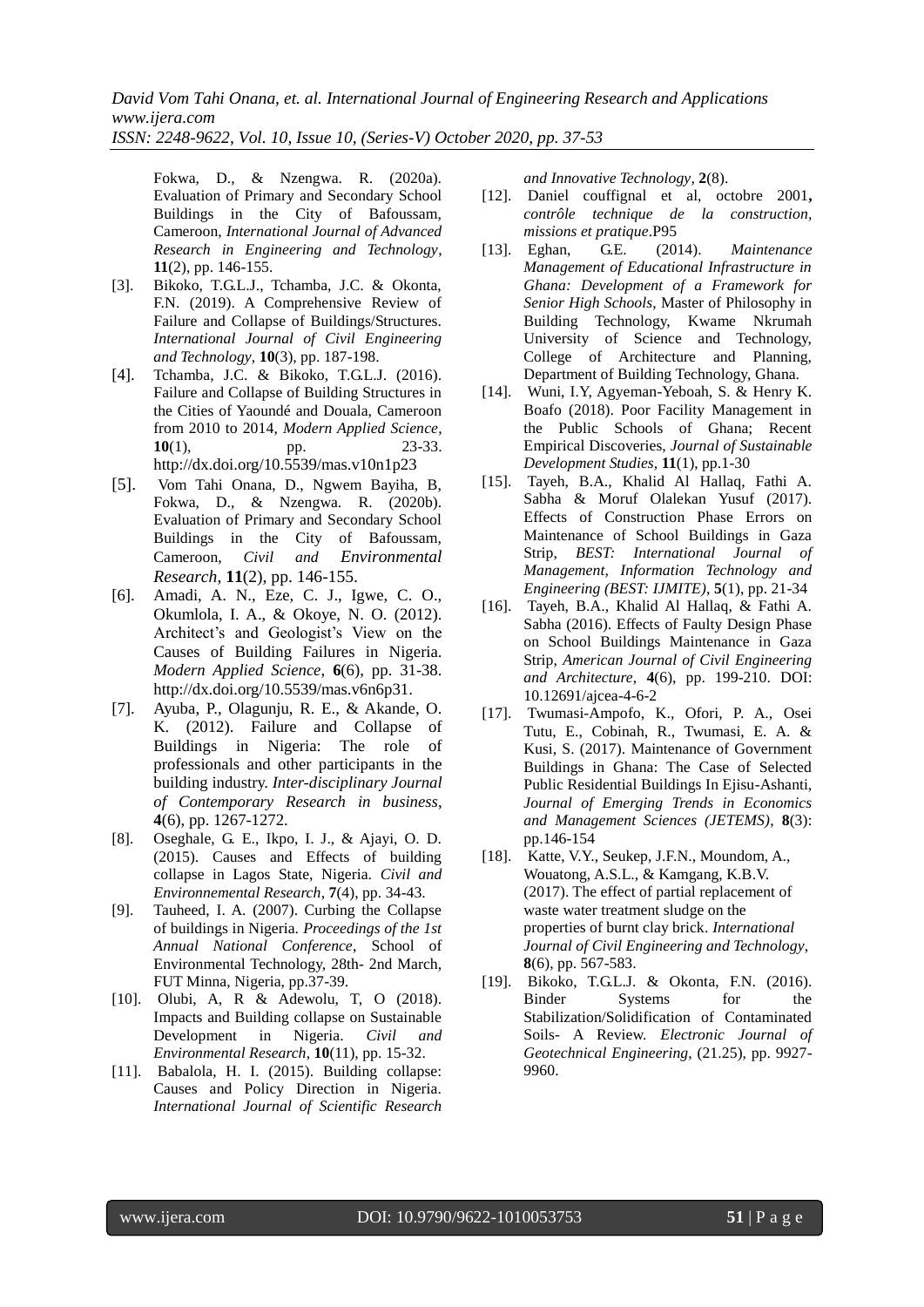# **APPENDIX**

| Région                               |                                           | Nom bätiment         |       |     |     |
|--------------------------------------|-------------------------------------------|----------------------|-------|-----|-----|
| arrondissement                       |                                           | <b>Type bâtiment</b> |       |     |     |
| ville                                |                                           | Date création        |       |     |     |
| Données spécifiques<br>Lot structure |                                           |                      |       |     |     |
| "Gros œuvre"                         |                                           |                      |       |     |     |
| - Béton maçonnerie bois              |                                           |                      |       |     |     |
|                                      |                                           |                      |       |     |     |
|                                      |                                           |                      |       |     |     |
| $\overline{0}$<br>10%<br>20%<br>%    | 30%<br>40%                                | 50%<br>60%           | 70%   | 80% | 90% |
| <b>Couverture</b>                    | -type : tole ondule   tole BAC   terrasse |                      |       |     |     |
|                                      |                                           |                      |       |     |     |
| <b>Charpente</b>                     |                                           |                      |       |     |     |
|                                      | -types : traditionnelle métallique mixte  |                      |       |     |     |
|                                      |                                           |                      |       |     |     |
|                                      |                                           |                      |       |     |     |
| Revêtement des murs                  |                                           |                      |       |     |     |
|                                      | o mur intérieur : peinture in grés cérame |                      |       |     |     |
|                                      |                                           |                      |       |     |     |
|                                      |                                           |                      |       |     |     |
|                                      | o mur extérieur : peinture   grés cérame  |                      |       |     |     |
|                                      |                                           |                      |       |     |     |
| -date la dernière réhabilitation     |                                           |                      |       |     |     |
| <b>Ouvertures</b>                    |                                           |                      |       |     |     |
| -porte: bois                         | métallique                                | mixte                |       |     |     |
| -fenêtre : bois                      | métallique                                | mixte                | béton |     |     |
|                                      |                                           |                      |       |     |     |